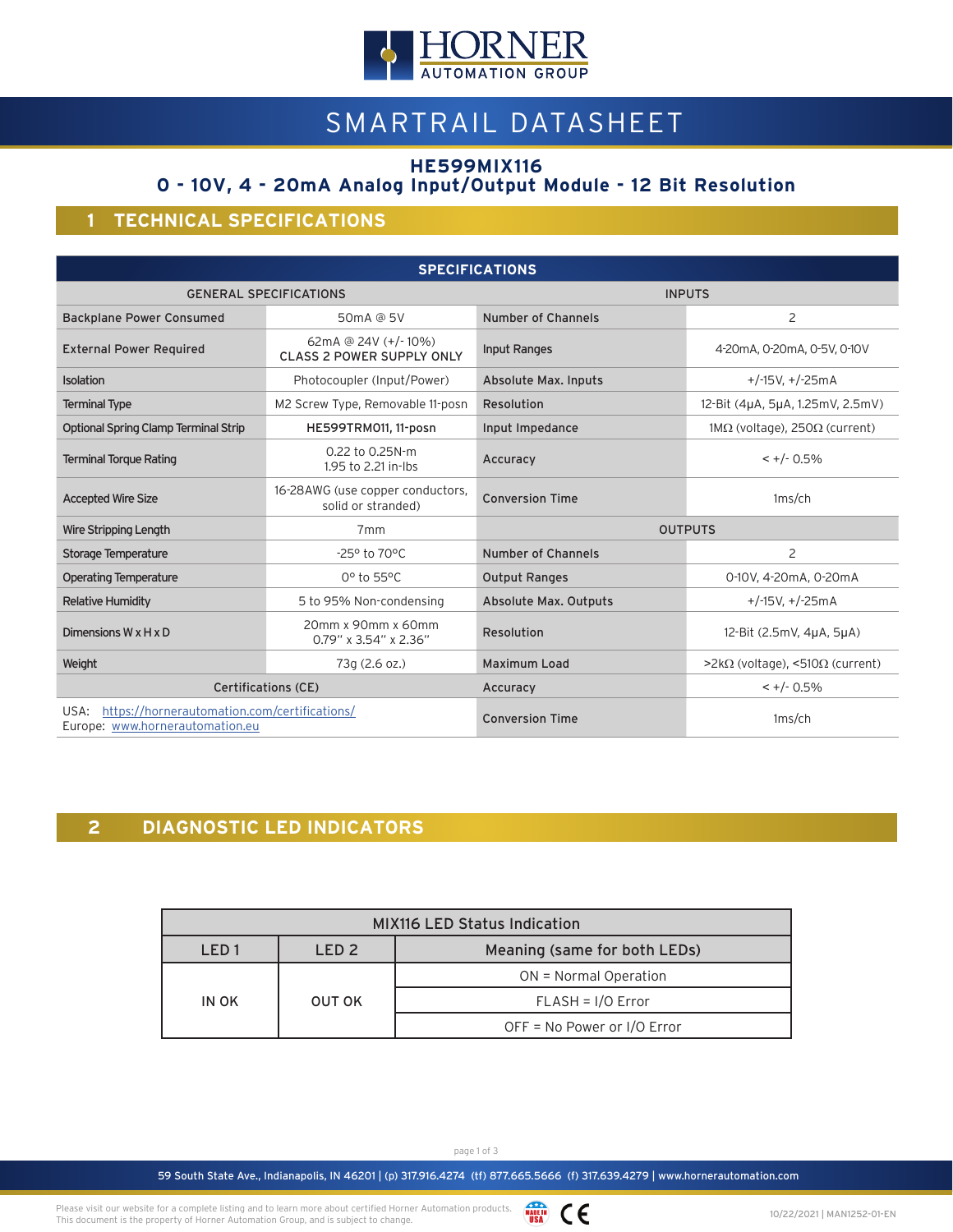

#### **3 WIRING - I/O**



#### **4 CSCAPE CONFIGURATION**

The SmartRail MIX116 features a dip switch on the front of the unit for selecting voltage (0-10V) or current (4-20mA or 0-20mA) on a per channel basis. In addition to the physical dip switch, Cscape (9.1 or later) must be used for software configuration as well. The following parameters are configurable in Cscape for the MIX116:

| Cscape Configuration Data - Selectable per Channel |                        |  |  |
|----------------------------------------------------|------------------------|--|--|
| Parameter                                          | <b>Selections</b>      |  |  |
|                                                    | $4-20mA$               |  |  |
|                                                    | $0-20mA$               |  |  |
| Input/Output Range                                 | $0-5V$                 |  |  |
|                                                    | $0-10V$                |  |  |
|                                                    | <b>Hold Last State</b> |  |  |
|                                                    | Go to Minimum          |  |  |
| Hold Last State (Outputs)                          | Go to Mid-Range        |  |  |
|                                                    | Go to Maximum          |  |  |

page 2 of 3

59 South State Ave., Indianapolis, IN 46201 | (p) 317.916.4274 (tf) 877.665.5666 (f) 317.639.4279 | www.hornerautomation.com